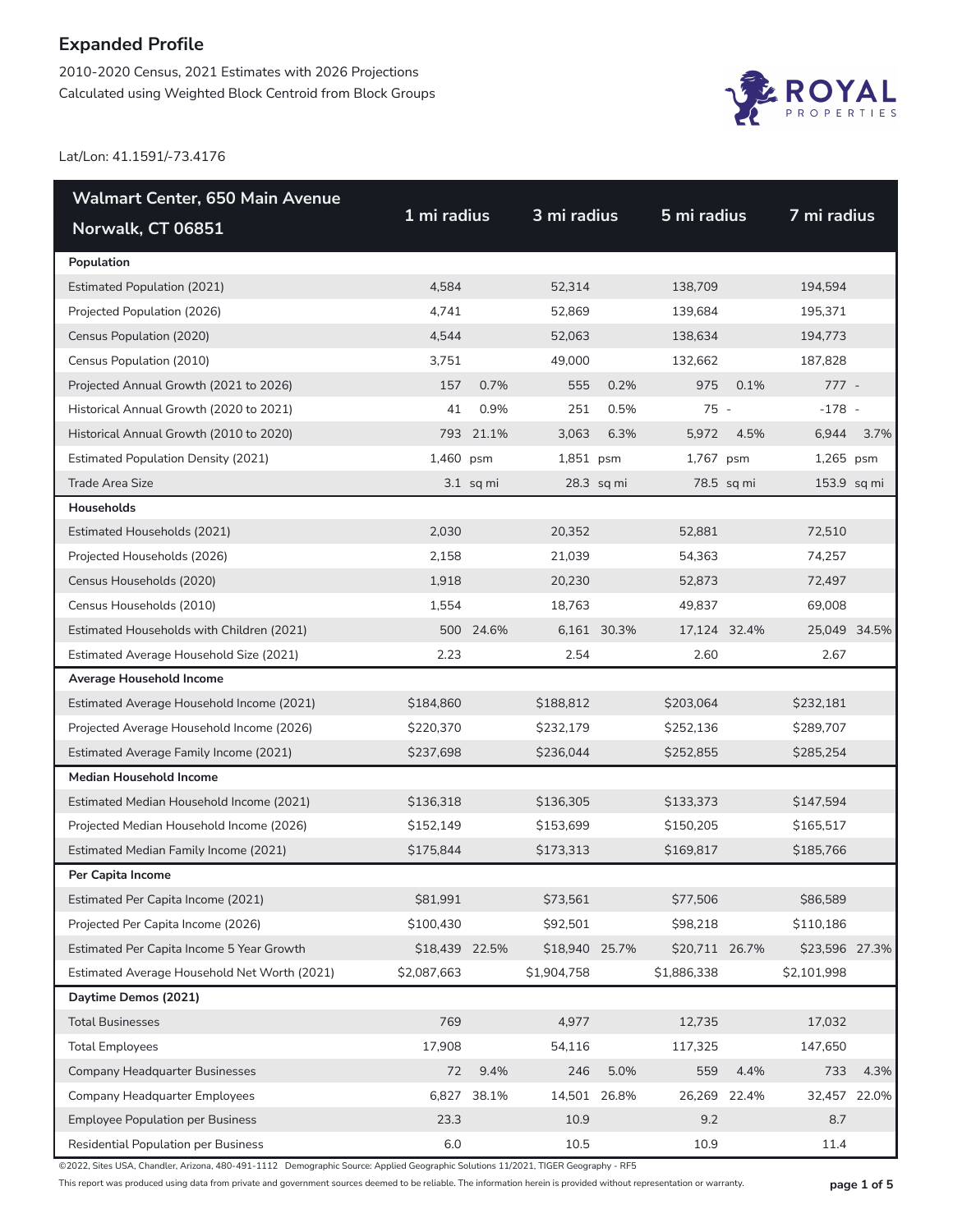2010-2020 Census, 2021 Estimates with 2026 Projections Calculated using Weighted Block Centroid from Block Groups



Lat/Lon: 41.1591/-73.4176

| <b>Walmart Center, 650 Main Avenue</b>          |             |             |              |             |               |             |               | 7 mi radius  |  |  |
|-------------------------------------------------|-------------|-------------|--------------|-------------|---------------|-------------|---------------|--------------|--|--|
| Norwalk, CT 06851                               | 1 mi radius |             |              | 3 mi radius |               | 5 mi radius |               |              |  |  |
| Race & Ethnicity                                |             |             |              |             |               |             |               |              |  |  |
| <b>White (2021)</b>                             |             | 3,465 75.6% | 35,838       | 68.5%       | 90,020 64.9%  |             | 133,281 68.5% |              |  |  |
| Black or African American (2021)                | 247         | 5.4%        | 3,959        | 7.6%        | 12,678        | 9.1%        | 15,837        | 8.1%         |  |  |
| American Indian or Alaska Native (2021)         | 10          | 0.2%        | 174          | 0.3%        | 619           | 0.4%        | 718           | 0.4%         |  |  |
| Asian (2021)                                    | 360         | 7.9%        | 3,075        | 5.9%        | 7,546         | 5.4%        | 10,040        | 5.2%         |  |  |
| Hawaiian or Pacific Islander (2021)             |             |             | $7 -$        |             | $25 -$        |             | $33 -$        |              |  |  |
| Other Race (2021)                               | 166         | 3.6%        | 4,129        | 7.9%        | 13,371        | 9.6%        | 15,431        | 7.9%         |  |  |
| Two or More Races (2021)                        | 335         | 7.3%        | 5,132        | 9.8%        | 14,450 10.4%  |             | 19,254        | 9.9%         |  |  |
| Not Hispanic or Latino Population (2021)        |             | 4,127 90.0% | 43,340 82.8% |             | 110,671 79.8% |             | 160,360 82.4% |              |  |  |
| Hispanic or Latino Population (2021)            |             | 458 10.0%   |              | 8,974 17.2% | 28,038 20.2%  |             | 34,234 17.6%  |              |  |  |
| Not Hispanic or Latino Population (2026)        | 4,269       | 90.0%       | 43,834 82.9% |             | 111,586 79.9% |             | 161,037 82.4% |              |  |  |
| Hispanic or Latino Population (2026)            |             | 472 10.0%   |              | 9,035 17.1% | 28,098 20.1%  |             | 34,334 17.6%  |              |  |  |
| Not Hispanic or Latino Population (2020)        |             | 4,033 88.8% | 42,772 82.2% |             | 110,035 79.4% |             | 160,725 82.5% |              |  |  |
| Hispanic or Latino Population (2020)            |             | 511 11.2%   |              | 9,290 17.8% | 28,599 20.6%  |             | 34,048 17.5%  |              |  |  |
| Not Hispanic or Latino Population (2010)        |             | 3,516 93.7% | 42,731 87.2% |             | 111,775 84.3% |             | 163,267 86.9% |              |  |  |
| Hispanic or Latino Population (2010)            | 235         | 6.3%        |              | 6,269 12.8% | 20,887 15.7%  |             | 24,561 13.1%  |              |  |  |
| Projected Hispanic Annual Growth (2021 to 2026) | 15          | 0.6%        | 61           | 0.1%        | 60 -          |             | $100 -$       |              |  |  |
| Historic Hispanic Annual Growth (2010 to 2021)  | 222         | 8.6%        | 2,705        | 3.9%        | 7,151         | 3.1%        | 9,673         | 3.6%         |  |  |
| Age Distribution (2021)                         |             |             |              |             |               |             |               |              |  |  |
| Age Under 5                                     | 234         | 5.1%        | 2,712        | 5.2%        | 7,394         | 5.3%        | 10,492        | 5.4%         |  |  |
| Age 5 to 9 Years                                | 247         | 5.4%        | 3,041        | 5.8%        | 8,538         | 6.2%        | 12,619        | 6.5%         |  |  |
| Age 10 to 14 Years                              | 238         | 5.2%        | 3,310        | 6.3%        | 9,286         | 6.7%        | 14,014        | 7.2%         |  |  |
| Age 15 to 19 Years                              | 208         | 4.5%        | 3,139        | 6.0%        | 9,008         | 6.5%        | 13,306        | 6.8%         |  |  |
| Age 20 to 24 Years                              | 238         | 5.2%        | 2,764        | 5.3%        | 7,552         | 5.4%        | 9,981         | 5.1%         |  |  |
| Age 25 to 29 Years                              | 289         | 6.3%        | 2,855        | 5.5%        | 7,911         | 5.7%        | 9,834         | 5.1%         |  |  |
| Age 30 to 34 Years                              | 334         | 7.3%        | 3,051        | 5.8%        | 8,062         | 5.8%        | 10,181        | 5.2%         |  |  |
| Age 35 to 39 Years                              | 315         | 6.9%        | 3,291        | 6.3%        | 8,591         | 6.2%        | 11,647        | 6.0%         |  |  |
| Age 40 to 44 Years                              | 280         | 6.1%        | 3,293        | 6.3%        | 8,752         | 6.3%        | 12,337        | 6.3%         |  |  |
| Age 45 to 49 Years                              | 310         | 6.8%        | 3,513        | 6.7%        | 9,286         | 6.7%        | 13,262        | 6.8%         |  |  |
| Age 50 to 54 Years                              | 319         | 7.0%        | 3,818        | 7.3%        | 10,255        | 7.4%        | 14,680        | 7.5%         |  |  |
| Age 55 to 59 Years                              | 357         | 7.8%        | 4,116        | 7.9%        | 10,585        | 7.6%        | 15,164        | 7.8%         |  |  |
| Age 60 to 64 Years                              | 323         | 7.0%        | 3,876        | 7.4%        | 9,725         | 7.0%        | 13,791        | 7.1%         |  |  |
| Age 65 to 74 Years                              |             | 486 10.6%   |              | 5,337 10.2% | 13,483        | 9.7%        | 19,338        | 9.9%         |  |  |
| Age 75 to 84 Years                              | 266         | 5.8%        | 2,822        | 5.4%        | 6,975         | 5.0%        | 9,554         | 4.9%         |  |  |
| Age 85 Years or Over                            | 142         | 3.1%        | 1,376        | 2.6%        | 3,306         | 2.4%        | 4,395         | 2.3%         |  |  |
| Median Age                                      | 42.4        |             | 42.3         |             | 41.1          |             | 41.4          |              |  |  |
| Gender Age Distribution (2021)                  |             |             |              |             |               |             |               |              |  |  |
| Female Population                               |             | 2,402 52.4% | 27,103 51.8% |             | 71,005 51.2%  |             | 99,445 51.1%  |              |  |  |
| Age 0 to 19 Years                               |             | 453 18.9%   |              | 5,995 22.1% | 16,573 23.3%  |             |               | 24,326 24.5% |  |  |
| Age 20 to 64 Years                              |             | 1,421 59.2% | 15,633 57.7% |             | 40,967 57.7%  |             |               | 56,634 57.0% |  |  |
| Age 65 Years or Over                            |             | 528 22.0%   |              | 5,475 20.2% | 13,466 19.0%  |             | 18,485 18.6%  |              |  |  |
| Female Median Age                               | 44.3        |             | 43.7         |             | 42.5          |             | 42.6          |              |  |  |
| Male Population                                 |             | 2,182 47.6% | 25,211 48.2% |             | 67,704 48.8%  |             | 95,149 48.9%  |              |  |  |
| Age 0 to 19 Years                               |             | 474 21.7%   |              | 6,207 24.6% | 17,653 26.1%  |             | 26,105 27.4%  |              |  |  |
| Age 20 to 64 Years                              |             | 1,342 61.5% | 14,944 59.3% |             | 39,753 58.7%  |             | 54,243 57.0%  |              |  |  |
| Age 65 Years or Over                            |             | 366 16.8%   |              | 4,060 16.1% | 10,298 15.2%  |             | 14,802 15.6%  |              |  |  |
| Male Median Age                                 | 40.7        |             | 40.7         |             | 39.7          |             | 40.2          |              |  |  |

©2022, Sites USA, Chandler, Arizona, 480-491-1112 Demographic Source: Applied Geographic Solutions 11/2021, TIGER Geography - RF5

This report was produced using data from private and government sources deemed to be reliable. The information herein is provided without representation or warranty. **page 2 of 5**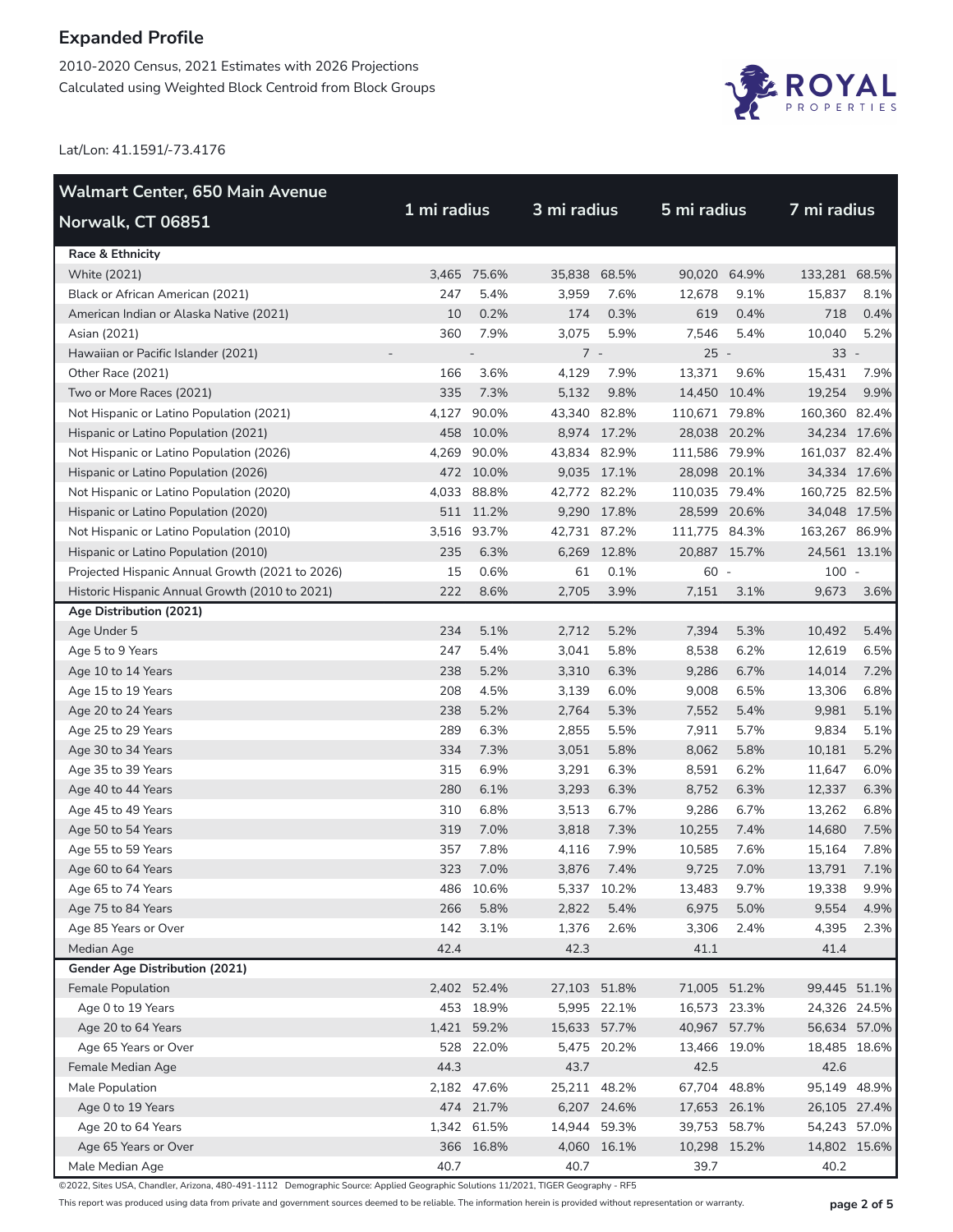2010-2020 Census, 2021 Estimates with 2026 Projections Calculated using Weighted Block Centroid from Block Groups



Lat/Lon: 41.1591/-73.4176

| <b>Walmart Center, 650 Main Avenue</b>       |             |             |              |             |               |             |               |             |
|----------------------------------------------|-------------|-------------|--------------|-------------|---------------|-------------|---------------|-------------|
| Norwalk, CT 06851                            | 1 mi radius |             | 3 mi radius  |             | 5 mi radius   |             | 7 mi radius   |             |
| Household Income Distribution (2021)         |             |             |              |             |               |             |               |             |
| HH Income \$200,000 or More                  |             | 671 33.1%   |              | 6.037 29.7% | 15,775 29.8%  |             | 24,726 34.1%  |             |
| HH Income \$150,000 to \$199,999             |             | 218 10.7%   |              | 2,138 10.5% | 4,817         | 9.1%        | 6,709         | 9.3%        |
| HH Income \$100,000 to \$149,999             |             | 328 16.1%   |              | 3,395 16.7% |               | 7,985 15.1% | 10,436 14.4%  |             |
| HH Income \$75,000 to \$99,999               |             | 292 14.4%   |              | 2,275 11.2% |               | 5,546 10.5% | 6,928         | 9.6%        |
| HH Income \$50,000 to \$74,999               |             | 243 12.0%   |              | 2,607 12.8% |               | 6,630 12.5% |               | 8,301 11.4% |
| HH Income \$35,000 to \$49,999               | 92          | 4.5%        | 1,296        | 6.4%        | 3,675         | 6.9%        | 4,749         | 6.5%        |
| HH Income \$25,000 to \$34,999               | 49          | 2.4%        | 823          | 4.0%        | 2,805         | 5.3%        | 3,534         | 4.9%        |
| HH Income \$15,000 to \$24,999               | 52          | 2.6%        | 610          | 3.0%        | 2,287         | 4.3%        | 3,010         | 4.2%        |
| HH Income Under \$15,000                     | 84          | 4.1%        | 1,172        | 5.8%        | 3,360         | 6.4%        | 4,119         | 5.7%        |
| HH Income \$35,000 or More                   |             | 1,845 90.8% | 17,747 87.2% |             | 44,429 84.0%  |             | 61,848 85.3%  |             |
| HH Income \$75,000 or More                   |             | 1,509 74.3% | 13,845 68.0% |             | 34,123 64.5%  |             | 48,798 67.3%  |             |
| Housing (2021)                               |             |             |              |             |               |             |               |             |
| <b>Total Housing Units</b>                   | 2,146       |             | 21,421       |             | 56,080        |             | 76,907        |             |
| <b>Housing Units Occupied</b>                |             | 2,030 94.6% | 20,352 95.0% |             | 52,881 94.3%  |             | 72,510 94.3%  |             |
| Housing Units Owner-Occupied                 |             | 1,307 64.3% | 14,789 72.7% |             | 35,559 67.2%  |             | 51,944 71.6%  |             |
| Housing Units, Renter-Occupied               |             | 724 35.7%   |              | 5,563 27.3% | 17,322 32.8%  |             | 20,566 28.4%  |             |
| Housing Units, Vacant                        | 116         | 5.7%        | 1,068        | 5.3%        | 3,199         | 6.0%        | 4,397         | 6.1%        |
| Marital Status (2021)                        |             |             |              |             |               |             |               |             |
| <b>Never Married</b>                         |             | 1,072 27.7% | 12,866 29.7% |             | 35,967 31.7%  |             | 46,448 29.5%  |             |
| <b>Currently Married</b>                     |             | 2,162 55.9% | 22,566 52.2% |             | 56,957 50.2%  |             | 83,738 53.2%  |             |
| Separated                                    | 115         | 3.0%        | 1,310        | 3.0%        | 4,032         | 3.6%        | 5,196         | 3.3%        |
| Widowed                                      | 214         | 5.5%        | 2,259        | 5.2%        | 6,102         | 5.4%        | 7,901         | 5.0%        |
| Divorced                                     | 302         | 7.8%        | 4,250        | 9.8%        | 10,432        | 9.2%        | 14,186        | 9.0%        |
| Household Type (2021)                        |             |             |              |             |               |             |               |             |
| Population Family                            |             | 3,503 76.4% | 43,499 83.1% |             | 116,238 83.8% |             | 166,790 85.7% |             |
| Population Non-Family                        |             | 1,031 22.5% |              | 8,291 15.8% | 21,379 15.4%  |             | 26,581 13.7%  |             |
| <b>Population Group Quarters</b>             | 51          | 1.1%        | 524          | 1.0%        | 1,092         | 0.8%        | 1,223         | 0.6%        |
| <b>Family Households</b>                     |             | 1.166 57.4% | 13,543 66.5% |             | 35,600 67.3%  |             | 50,912 70.2%  |             |
| Non-Family Households                        |             | 864 42.6%   |              | 6,809 33.5% | 17,281 32.7%  |             | 21,598 29.8%  |             |
| Married Couple with Children                 |             | 412 19.1%   |              | 4,861 21.5% | 12,976 22.8%  |             | 19,635 23.4%  |             |
| Average Family Household Size                | 3.0         |             | 3.2          |             | 3.3           |             | 3.3           |             |
| Household Size (2021)                        |             |             |              |             |               |             |               |             |
| 1 Person Households                          |             | 720 35.5%   |              | 5,616 27.6% | 14,147 26.8%  |             | 17,751 24.5%  |             |
| 2 Person Households                          | 669         | 32.9%       |              | 6,364 31.3% | 15,963 30.2%  |             | 22,082 30.5%  |             |
| 3 Person Households                          |             | 271 13.4%   |              | 3,239 15.9% |               | 8,499 16.1% | 11,856 16.4%  |             |
| 4 Person Households                          |             | 243 12.0%   |              | 3,043 15.0% |               | 8,373 15.8% | 12,155 16.8%  |             |
| 5 Person Households                          | 93          | 4.6%        | 1,398        | 6.9%        | 3,845         | 7.3%        | 5,857         | 8.1%        |
| 6 or More Person Households                  | 34          | 1.7%        | 692          | 3.4%        | 2,054         | 3.9%        | 2,809         | 3.9%        |
| Household Vehicles (2021)                    |             |             |              |             |               |             |               |             |
| Households with 0 Vehicles Available         | 79          | 3.9%        | 963          | 4.7%        | 2,859         | 5.4%        | 3,320         | 4.6%        |
| Households with 1 Vehicles Available         | 536         | 26.4%       |              | 5,711 28.1% | 16,164        | 30.6%       | 20,586 28.4%  |             |
| Households with 2 or More Vehicles Available |             | 1,415 69.7% | 13,678 67.2% |             | 33,858 64.0%  |             | 48,604 67.0%  |             |
| <b>Total Vehicles Available</b>              | 4,013       |             | 39,761       |             | 100,574       |             | 142,250       |             |
| Average Vehicles Per Household               | 2.0         |             | 2.0          |             | 1.9           |             | 2.0           |             |

©2022, Sites USA, Chandler, Arizona, 480-491-1112 Demographic Source: Applied Geographic Solutions 11/2021, TIGER Geography - RF5

This report was produced using data from private and government sources deemed to be reliable. The information herein is provided without representation or warranty. **page 3 of 5**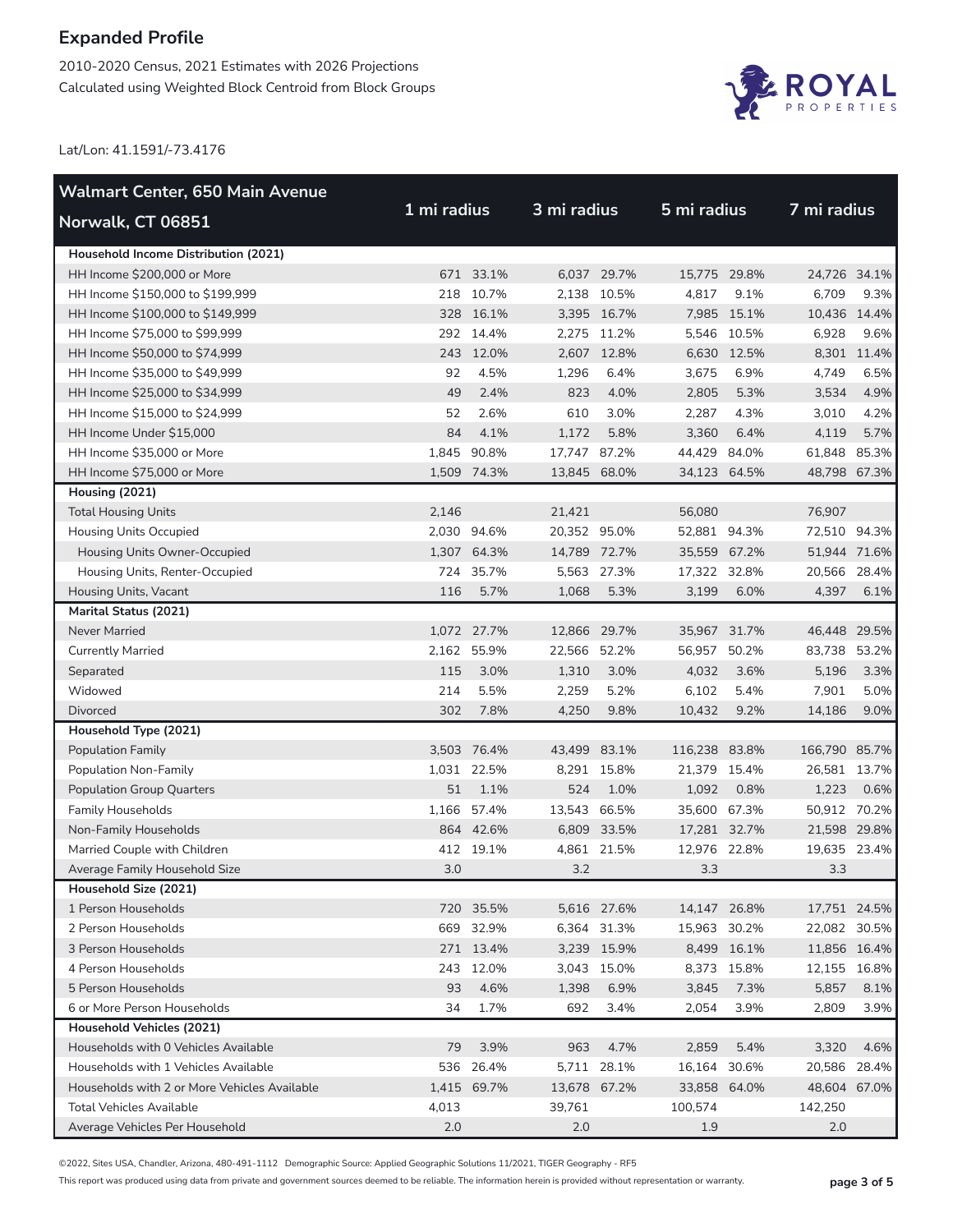2010-2020 Census, 2021 Estimates with 2026 Projections Calculated using Weighted Block Centroid from Block Groups



Lat/Lon: 41.1591/-73.4176

| <b>Walmart Center, 650 Main Avenue</b>          |             |             |                  |             |                  |              |                 |       |
|-------------------------------------------------|-------------|-------------|------------------|-------------|------------------|--------------|-----------------|-------|
| Norwalk, CT 06851                               | 1 mi radius |             | 3 mi radius      |             | 5 mi radius      |              | 7 mi radius     |       |
| Labor Force (2021)                              |             |             |                  |             |                  |              |                 |       |
| Estimated Labor Population Age 16 Years or Over | 3,824       |             | 42,562           |             | 111,445          |              | 154,336         |       |
| <b>Estimated Civilian Employed</b>              |             | 2,413 63.1% | 25,842 60.7%     |             | 65,261           | 58.6%        | 89,838 58.2%    |       |
| <b>Estimated Civilian Unemployed</b>            | 166         | 4.3%        | 2,001            | 4.7%        | 5,459            | 4.9%         | 7,310           | 4.7%  |
| <b>Estimated in Armed Forces</b>                |             |             | 4 -              |             | 43 -             |              | $51 -$          |       |
| <b>Estimated Not in Labor Force</b>             |             | 1,245 32.6% | 14,716 34.6%     |             | 40,681 36.5%     |              | 57,136 37.0%    |       |
| Unemployment Rate                               | 4.3%        |             | 4.7%             |             | 4.9%             |              | 4.7%            |       |
| Occupation (2021)                               |             |             |                  |             |                  |              |                 |       |
| Occupation: Population Age 16 Years or Over     | 2,413       |             | 25,842           |             | 65,261           |              | 89,838          |       |
| Management, Business, Financial Operations      |             | 630 26.1%   |                  | 7,099 27.5% | 17,317 26.5%     |              | 25,409 28.3%    |       |
| Professional, Related                           |             | 836 34.7%   |                  | 7,287 28.2% | 16,755 25.7%     |              | 23,310 25.9%    |       |
| Service                                         |             | 241 10.0%   |                  | 3,096 12.0% |                  | 8,795 13.5%  | 11,379 12.7%    |       |
| Sales, Office                                   |             | 566 23.4%   |                  | 5,621 21.8% | 13,706 21.0%     |              | 19,148 21.3%    |       |
| Farming, Fishing, Forestry                      |             |             | 4 -              |             | 75               | 0.1%         | 119             | 0.1%  |
| Construct, Extraction, Maintenance              | 59          | 2.4%        | 1,556            | 6.0%        | 4,554            | 7.0%         | 5,512           | 6.1%  |
| Production, Transport Material Moving           | 82          | 3.4%        | 1,178            | 4.6%        | 4,060            | 6.2%         | 4,961           | 5.5%  |
| <b>White Collar Workers</b>                     |             | 2,032 84.2% | 20,008 77.4%     |             | 47,777 73.2%     |              | 67,867 75.5%    |       |
| <b>Blue Collar Workers</b>                      |             | 381 15.8%   |                  | 5,835 22.6% | 17,484 26.8%     |              | 21,971 24.5%    |       |
| <b>Consumer Expenditure (2021)</b>              |             |             |                  |             |                  |              |                 |       |
| <b>Total Household Expenditure</b>              | \$227.75 M  |             | \$2.33 B         |             | \$6.47 B         |              | \$9.95 B        |       |
| <b>Total Non-Retail Expenditure</b>             | \$121.8 M   |             | 53.5% \$1.25 B   |             | 53.4% \$3.46 B   |              | 53.5% \$5.33 B  | 53.6% |
| <b>Total Retail Expenditure</b>                 | \$105.95 M  |             | 46.5% \$1.09 B   |             | 46.6% \$3.01 B   |              | 46.5% \$4.62 B  | 46.4% |
| Apparel                                         | \$8.28 M    |             | 3.6% \$84.91 M   |             | 3.6% \$235.9 M   |              | 3.6% \$364.24 M | 3.7%  |
| Contributions                                   | \$8.5 M     |             | 3.7% \$86.88 M   |             | 3.7% \$242.01 M  |              | 3.7% \$378.01 M | 3.8%  |
| Education                                       | \$8.47 M    |             | 3.7% \$87.12 M   |             | 3.7% \$243.98 M  |              | 3.8% \$383.86 M | 3.9%  |
| Entertainment                                   | \$13.42 M   |             | 5.9% \$137.5 M   |             | 5.9% \$380.96 M  |              | 5.9% \$588.98 M | 5.9%  |
| Food and Beverages                              | \$32.43 M   |             | 14.2% \$332.63 M |             | 14.3% \$921.53 M |              | 14.2% \$1.41 B  | 14.2% |
| Furnishings and Equipment                       | \$8.25 M    |             | 3.6% \$84.49 M   |             | 3.6% \$233.9 M   |              | 3.6% \$361.13 M | 3.6%  |
| Gifts                                           | \$6.68 M    |             | 2.9% \$68.12 M   |             | 2.9% \$190.8 M   |              | 2.9% \$299.19 M | 3.0%  |
| <b>Health Care</b>                              | \$18.1 M    |             | 7.9% \$185.64 M  |             | 8.0% \$512.89 M  |              | 7.9% \$783.8 M  | 7.9%  |
| <b>Household Operations</b>                     | \$9.32 M    |             | 4.1% \$95.63 M   |             | 4.1% \$265.62 M  |              | 4.1% \$410.88 M | 4.1%  |
| Miscellaneous Expenses                          | \$4.37 M    |             | 1.9% \$44.73 M   |             | 1.9% \$123.96 M  |              | 1.9% \$190.94 M | 1.9%  |
| Personal Care                                   | \$3.04 M    |             | 1.3% \$31.11 M   |             | 1.3% \$86.17 M   |              | 1.3% \$132.42 M | 1.3%  |
| Personal Insurance                              | \$1.79 M    |             | 0.8% \$18.4 M    |             | 0.8% \$51.05 M   |              | 0.8% \$79.6 M   | 0.8%  |
| Reading                                         | \$510.07 K  |             | 0.2% \$5.21 M    |             | 0.2% \$14.44 M   |              | 0.2% \$22.28 M  | 0.2%  |
| Shelter                                         | \$47.91 M   |             | 21.0% \$489.08 M |             | 21.0% \$1.36 B   |              | 21.0% \$2.09 B  | 21.0% |
| Tobacco                                         | \$1.07 M    |             | 0.5% \$10.99 M   |             | 0.5% \$30.42 M   |              | 0.5% \$45.23 M  | 0.5%  |
| Transportation                                  | \$40.45 M   |             | 17.8% \$414.69 M |             | 17.8% \$1.15 B   |              | 17.7% \$1.76 B  | 17.7% |
| Utilities                                       | \$15.15 M   |             | 6.7% \$155.96 M  |             | 6.7% \$431.69 M  |              | 6.7% \$656.65 M | 6.6%  |
| <b>Educational Attainment (2021)</b>            |             |             |                  |             |                  |              |                 |       |
| Adult Population Age 25 Years or Over           | 3,419       |             | 37,348           |             | 96,931           |              | 134,182         |       |
| Elementary (Grade Level 0 to 8)                 | 133         | 3.9%        | 1,514            | 4.1%        | 4,236            | 4.4%         | 5,075           | 3.8%  |
| Some High School (Grade Level 9 to 11)          | 75          | 2.2%        | 1,095            | 2.9%        | 3,632            | 3.7%         | 4,354           | 3.2%  |
| High School Graduate                            | 452         | 13.2%       |                  | 6,054 16.2% | 16,573 17.1%     |              | 20,566 15.3%    |       |
| Some College                                    | 334         | 9.8%        |                  | 4,773 12.8% |                  | 12,054 12.4% | 15,459 11.5%    |       |
| Associate Degree Only                           | 278         | 8.1%        | 2,597            | 7.0%        | 5,678            | 5.9%         | 7,285           | 5.4%  |
| <b>Bachelor Degree Only</b>                     | 1,161       | 33.9%       | 11,555 30.9%     |             | 29,790 30.7%     |              | 44,126 32.9%    |       |
| Graduate Degree                                 | 987         | 28.9%       |                  | 9,761 26.1% | 24,968 25.8%     |              | 37,316 27.8%    |       |

©2022, Sites USA, Chandler, Arizona, 480-491-1112 Demographic Source: Applied Geographic Solutions 11/2021, TIGER Geography - RF5

This report was produced using data from private and government sources deemed to be reliable. The information herein is provided without representation or warranty. **page 4 of 5**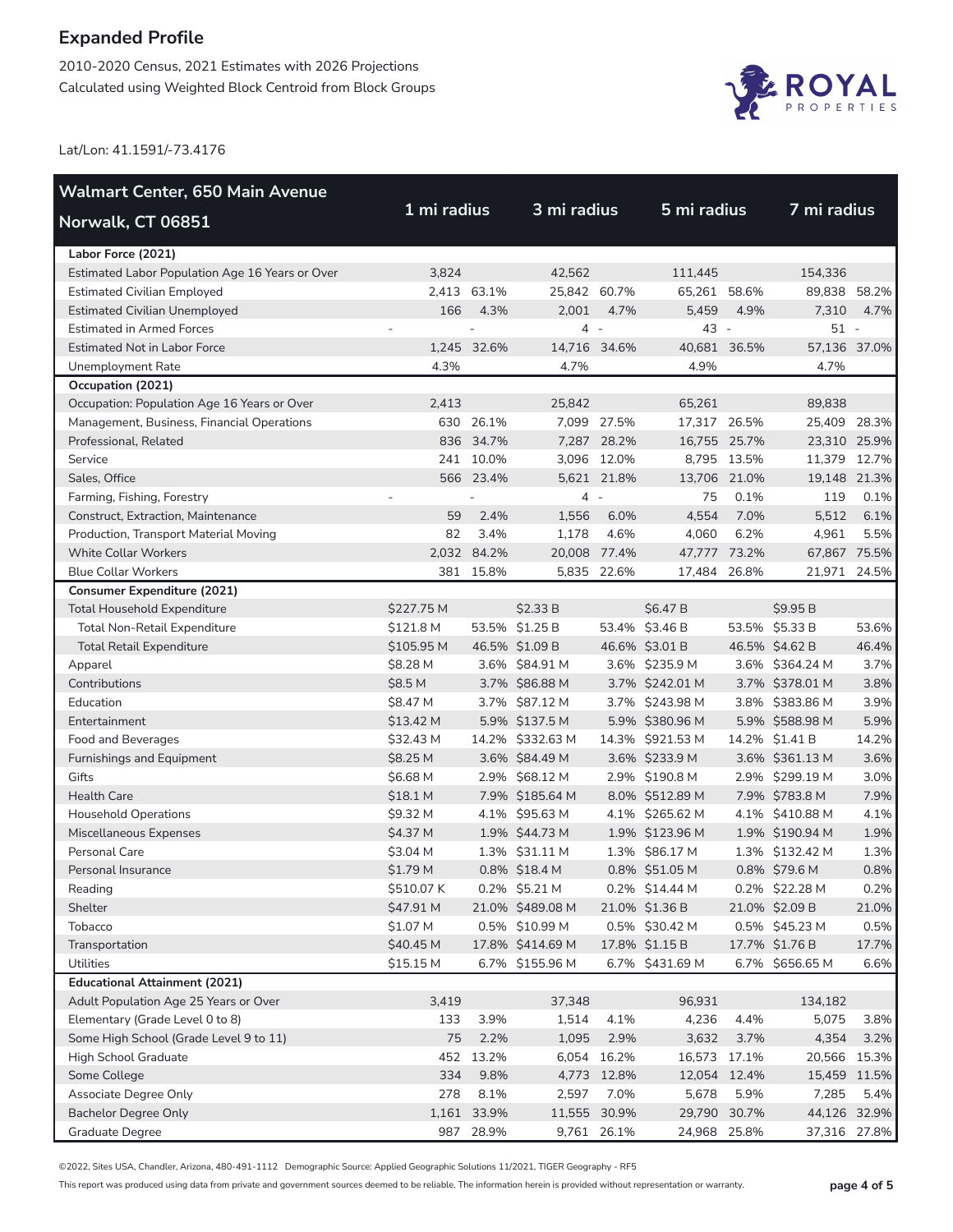2010-2020 Census, 2021 Estimates with 2026 Projections Calculated using Weighted Block Centroid from Block Groups



Lat/Lon: 41.1591/-73.4176

| <b>Walmart Center, 650 Main Avenue</b>  |             |             |              |             |              |              | 7 mi radius  |             |
|-----------------------------------------|-------------|-------------|--------------|-------------|--------------|--------------|--------------|-------------|
| Norwalk, CT 06851                       | 1 mi radius |             |              | 3 mi radius |              | 5 mi radius  |              |             |
| Units In Structure (2021)               |             |             |              |             |              |              |              |             |
| 1 Detached Unit                         |             | 1,033 66.5% | 13,036 69.5% |             | 31,656 63.5% |              | 47,360 68.6% |             |
| 1 Attached Unit                         |             | 155 10.0%   | 1,146        | 6.1%        | 3,039        | 6.1%         | 4,103        | 5.9%        |
| 2 to 4 Units                            | 116         | 7.5%        | 2,039        | 10.9%       |              | 6,622 13.3%  |              | 7,789 11.3% |
| 5 to 9 Units                            |             | 169 10.9%   | 954          | 5.1%        | 3,058        | 6.1%         | 3,534        | 5.1%        |
| 10 to 19 Units                          | 100         | 6.4%        | 826          | 4.4%        | 2,698        | 5.4%         | 3,087        | 4.5%        |
| 20 to 49 Units                          | 96          | 6.2%        | 754          | 4.0%        | 2,032        | 4.1%         | 2,400        | 3.5%        |
| 50 or More Units                        |             | 317 20.4%   | 1,491        | 7.9%        | 3,556        | 7.1%         | 3,957        | 5.7%        |
| Mobile Home or Trailer                  | 45          | 2.9%        | 104          | 0.6%        | 214          | 0.4%         | 271          | 0.4%        |
| <b>Other Structure</b>                  |             |             | $3 -$        |             | $7 -$        |              | $9 -$        |             |
| Homes Built By Year (2021)              |             |             |              |             |              |              |              |             |
| Homes Built 2010 or later               |             | 245 15.8%   | 1,233        | 6.6%        | 3,456        | 6.9%         | 4,344        | 6.3%        |
| Homes Built 2000 to 2009                | 140         | 9.0%        | 1,105        | 5.9%        | 3,553        | 7.1%         | 4,748        | 6.9%        |
| Homes Built 1990 to 1999                |             | 272 17.5%   | 1,311        | 7.0%        | 3,397        | 6.8%         | 4,919        | 7.1%        |
| Homes Built 1980 to 1989                | 443         | 28.5%       |              | 2,616 13.9% |              | 5,890 11.8%  |              | 8,387 12.2% |
| Homes Built 1970 to 1979                | 143         | 9.2%        |              | 2,674 14.3% |              | 6,855 13.8%  |              | 9,620 13.9% |
| Homes Built 1960 to 1969                |             | 332 21.4%   |              | 3,372 18.0% |              | 8,081 16.2%  | 11,078 16.1% |             |
| Homes Built 1950 to 1959                |             | 241 15.5%   |              | 3,803 20.3% |              | 9,082 18.2%  | 12,236 17.7% |             |
| Homes Built Before 1949                 |             | 214 13.8%   |              | 4,238 22.6% | 12,568 25.2% |              | 17,179 24.9% |             |
| Home Values (2021)                      |             |             |              |             |              |              |              |             |
| Home Values \$1,000,000 or More         | 100         | 7.6%        |              | 2,271 15.4% |              | 9,191 25.8%  | 15,649 30.1% |             |
| Home Values \$500,000 to \$999,999      | 559         | 42.8%       |              | 5,328 36.0% | 11,613 32.7% |              | 18,408 35.4% |             |
| Home Values \$400,000 to \$499,999      |             | 270 20.7%   |              | 2,857 19.3% |              | 5,135 14.4%  |              | 6,279 12.1% |
| Home Values \$300,000 to \$399,999      | 160         | 12.3%       |              | 2,202 14.9% |              | 4,607 13.0%  |              | 5,507 10.6% |
| Home Values \$200,000 to \$299,999      | 98          | 7.5%        | 1,364        | 9.2%        | 3,078        | 8.7%         | 3,648        | 7.0%        |
| Home Values \$150,000 to \$199,999      | 23          | 1.8%        | 292          | 2.0%        | 824          | 2.3%         | 1,035        | 2.0%        |
| Home Values \$100,000 to \$149,999      | 9           | 0.7%        | 126          | 0.9%        | 356          | 1.0%         | 430          | 0.8%        |
| Home Values \$70,000 to \$99,999        | 6           | 0.4%        | 23           | 0.2%        | 131          | 0.4%         | 173          | 0.3%        |
| Home Values \$50,000 to \$69,999        | 67          | 5.2%        | 154          | 1.0%        | 185          | 0.5%         | 206          | 0.4%        |
| Home Values \$25,000 to \$49,999        |             |             | 84           | 0.6%        | 185          | 0.5%         | 215          | 0.4%        |
| Home Values Under \$25,000              | 14          | 1.1%        | 87           | 0.6%        | 253          | 0.7%         | 394          | 0.8%        |
| Owner-Occupied Median Home Value        | \$526,114   |             | \$610,395    |             | \$749,310    |              | \$832,574    |             |
| Renter-Occupied Median Rent             | \$1,979     |             | \$1,629      |             | \$1,542      |              | \$1,574      |             |
| Transportation To Work (2021)           |             |             |              |             |              |              |              |             |
| Drive to Work Alone                     |             | 1,838 76.2% | 19,220 74.4% |             | 45,703 70.0% |              | 60,083 66.9% |             |
| Drive to Work in Carpool                | 143         | 5.9%        | 1,553        | 6.0%        | 4,182        | 6.4%         | 5,602        | 6.2%        |
| Travel to Work by Public Transportation | 156         | 6.5%        | 2,558        | 9.9%        |              | 8,118 12.4%  | 13,008 14.5% |             |
| Drive to Work on Motorcycle             |             |             | $1 -$        |             | $3 -$        |              | $32 -$       |             |
| Walk or Bicycle to Work                 | 65          | 2.7%        | 561          | 2.2%        | 1,698        | 2.6%         | 2,274        | 2.5%        |
| <b>Other Means</b>                      | 42          | 1.7%        | 189          | 0.7%        | 609          | 0.9%         | 840          | 0.9%        |
| Work at Home                            | 168         | 7.0%        | 1,760        | 6.8%        | 4,948        | 7.6%         | 7,999        | 8.9%        |
| Travel Time (2021)                      |             |             |              |             |              |              |              |             |
| Travel to Work in 14 Minutes or Less    |             | 432 17.9%   |              | 6,521 25.2% | 15,337 23.5% |              | 19,418 21.6% |             |
| Travel to Work in 15 to 29 Minutes      | 746         | 30.9%       |              | 7,334 28.4% | 19,600 30.0% |              | 26,126 29.1% |             |
| Travel to Work in 30 to 59 Minutes      |             | 846 35.0%   |              | 6,911 26.7% |              | 15,065 23.1% | 20,054 22.3% |             |
| Travel to Work in 60 Minutes or More    | 222         | 9.2%        |              | 3,316 12.8% | 10,312 15.8% |              | 16,242 18.1% |             |
| Average Minutes Travel to Work          | 26.4        |             | 24.5         |             | 24.8         |              | 26.5         |             |

©2022, Sites USA, Chandler, Arizona, 480-491-1112 Demographic Source: Applied Geographic Solutions 11/2021, TIGER Geography - RF5

This report was produced using data from private and government sources deemed to be reliable. The information herein is provided without representation or warranty. **page 5 of 5**